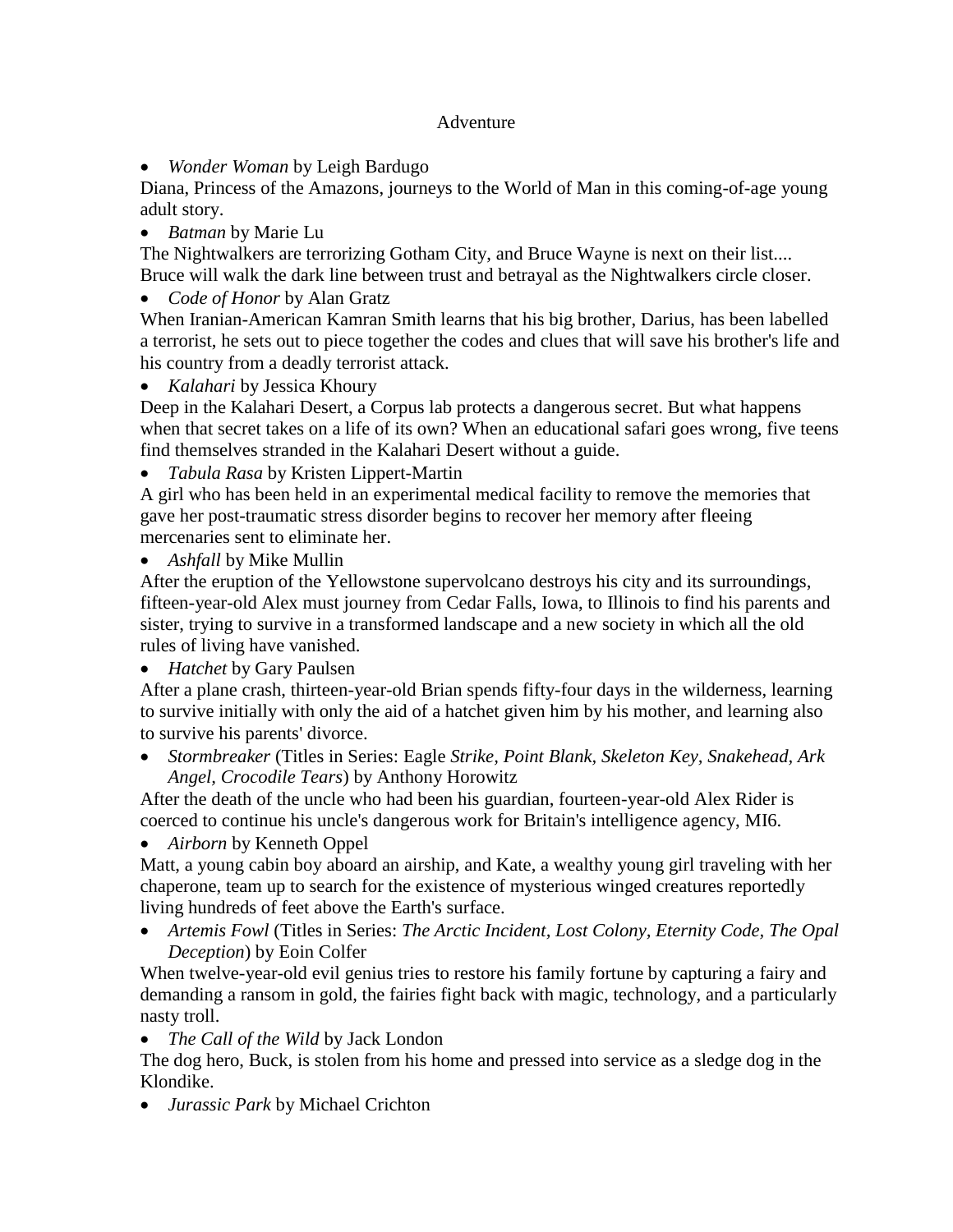An account of the attempt, through a hair-raising twenty-four hours on a remote jungle island, to avert a global emergency--a crisis triggered by today's rush to commercialize genetic engineering.

*Kidnapped* by Robert Louis Stevenson

In 1751, David Balfour, a Scottish boy, is cheated out of his inheritance by his uncle, who has him kidnapped, sold as a slave, and thrown onto a ship--but with the help of a fugitive, David fights his captors, makes a daring escape amidst a shipwreck, and hopes to survive a treacherous journey home.

• *Into Thin Air* by Jon Krakauer (Nonfiction)

The author relates his experience of climbing Mount Everest during its deadliest season and examines what it is about the mountain that makes people willingly subject themselves to such risk, hardship, and expense.

*The Perfect Storm* by Sebastian Junger (Nonfiction)

Uses interviews, memoirs, radio conversations, and technical research to recreate the last days of the crew of the "Andrea Gail," a fishing boat that was lost in a storm off the coast of Nova Scotia in October 1991.

*Pirates!* By Celia Rees

In 1722, after arriving with her brother at the family's Jamaican plantation where she is to be married off, sixteen-year-old Nancy Kington escapes with her slave friend, Minerva Sharpe, and together they become pirates traveling the world in search of treasure.

*Raven's Gate* (Titles in Series: *Evil Star, Nightrise* ) by Anthony Horowitz

Sent to live in a foster home in a remote Yorkshire village, Matt, a troubled fourteen-year-old English boy, uncovers an evil plot involving witchcraft and the site of an ancient stone circle.

 *Silverfin* (Titles in Series: *Double or Die, Blood Fever, Hurricane Gold* ) by Charlie Higson

Young James Bond, a student at the Eton boarding school in the 1930s, travels to his aunt's Scotland estate for the Easter holidays where he becomes caught up in investigating the disappearance of a local boy, a crime allegedly linked to a madman with a plot for global domination.

*Treasure Island* by Robert Louis Stevenson

While going through the possessions of a deceased guest who owed them money, the mistress of the inn and her son find a treasure map that leads them to a pirate's fortune.

*Watership Down* by Richard Adams

Chronicles the adventures of a group of rabbits searching for a safe place to establish a new warren where they can live in peace.

- *City of Beasts* (Titles in Series: *Kingdom of the Golden Dragon, Forest of the Pygmies* ) by Isabel Allende
- *Alabama Moon* by Watt Key

After the death of his father, ten-year-old Moon leaves their forest shelter home and is sent to an Alabama institution, becoming entangled in the outside world he has never known and making good friends, a relentless enemy, and finally a new life.

- Tom Clancy (Author)
- Michael Crichton (Author)
- Zane Grey (Author)
- Louis L'Amour